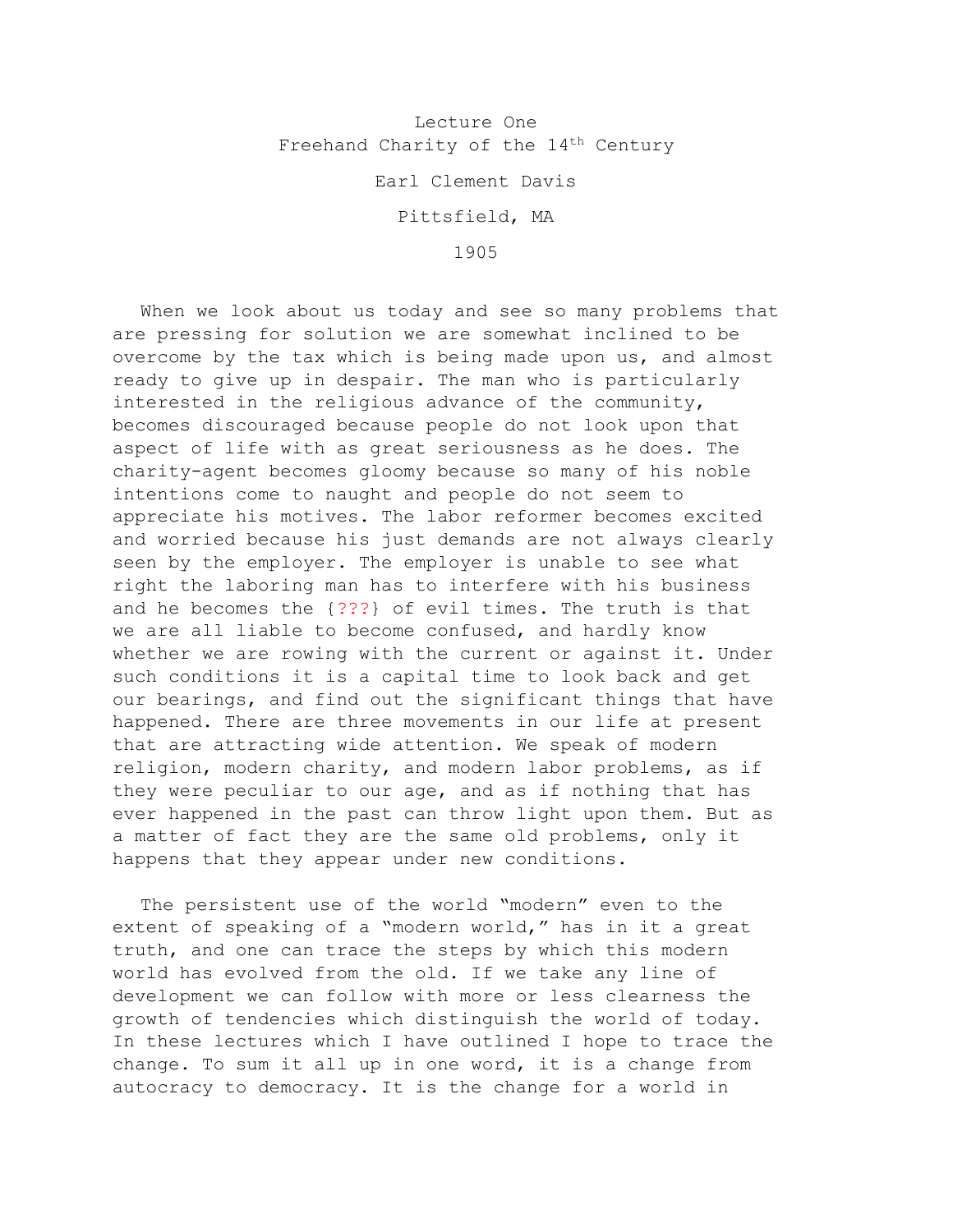which the institution was the important thing, and little attention was paid to the value of the individual person. He was valuable only as he served as a part of the material which built up the great institution, whether it was the Holy Roman Empire or the Holy Catholic Church. In the world of today the theory is quite different no matter how far short we fall of our ideal in common practice, the fact still remains that we are living under the principle of a "Government of the people, by the people, and for the people."

This idea of a "Government of the people, by the people, and for the people" is the ideal under which we are living in this year of our Lord, 1905, in these United States. It is a vast step in advance over the conception of a government of the people, by the church, and for the church. It is the history of this change, as it is clearly set forth in these three general topics that I have chose for centers of interest, that I wish to show forth. The general subject of charity will give an outline of the gradual change which has taken place in the attitude of those people who have controlled the wealth and culture of the world towards those who have had but little of money, wealth, or comfort.

The general subject of Religious Authority will take upon itself the task of presenting the change of men's minds in regard to what is the final authority in religious life.

The general subject of the labor problem will attempt to show the history of the noble heroic struggle that has been made by those who have said, "We do not want your alms, or your patronage. We want our just rights, and we will have them." All of these will show how in course of six or seven hundred years the hard and fast lines which divided men up into classes in the old world have been gradually weathering away, and more and more we are building our world in which a man's a man for all that, and a common interest, and a common purpose are cementing us into one great nation in which the value of a human life shall be greater than any institution, in which all institutions shall exist only as they serve to promote and enhance the moral and social well-being of the individual.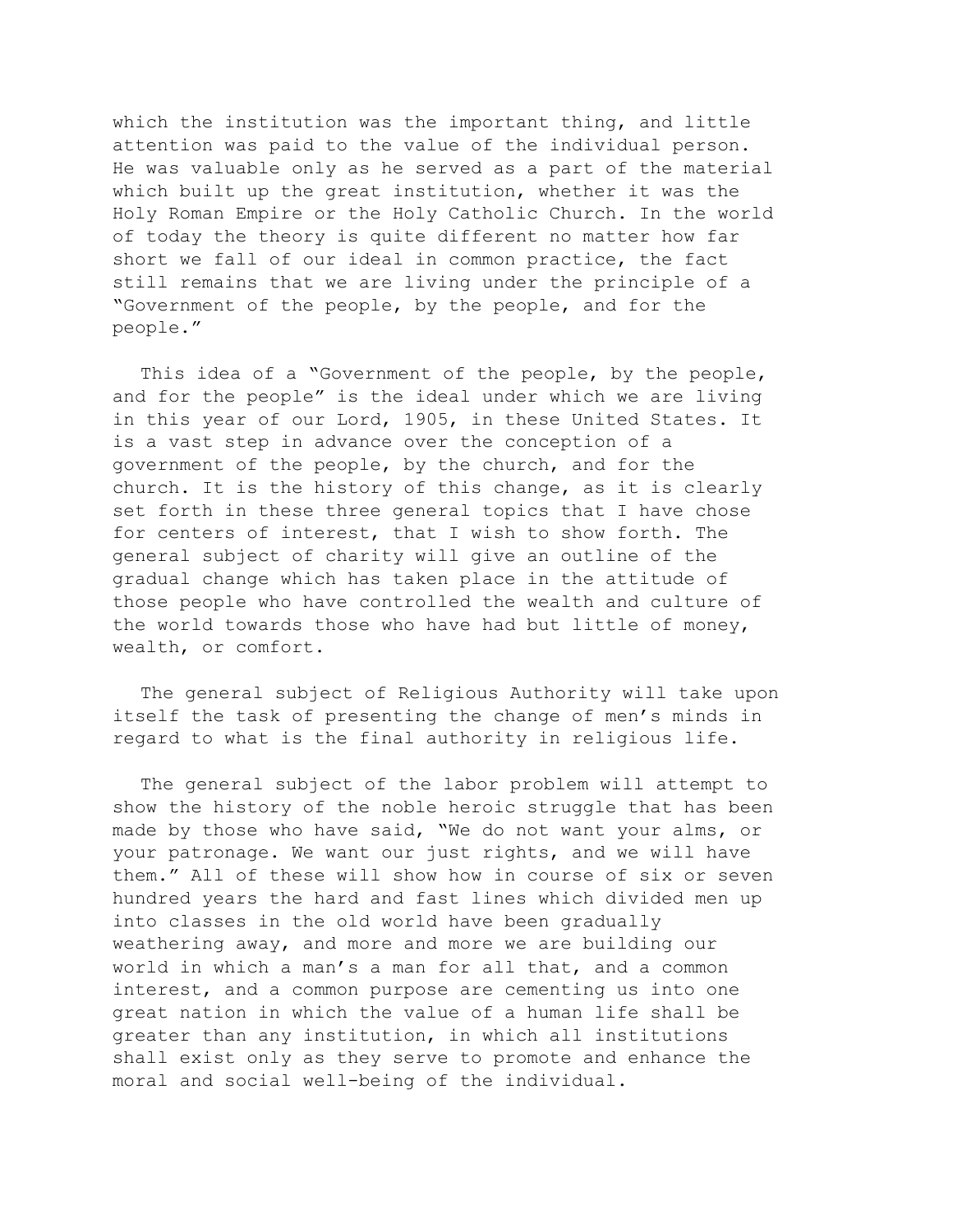It is difficult to arrive at any just conception of any period of history, perhaps it is especially difficult to understand those years which we speak of as the Dark Ages, and the years following which culminate in the great reformation.

If we set up our historical transit at the year 1302, we are very near to the turning point between the old world and the new. In that year 1302 Pope Boniface VIII issued the famous Bull in which the claim of the Papacy to be the supreme spiritual and temporal power of the world are set forth. Let me quote from that document,

> When the apostles say, "Behold here are two swords" [Luke 22:38]… the Lord did not reply that this was too much, but enough. Surely he who denies that the temporal sword is in the power of Peter wrongly interprets the word of the Lord when he says "Put up thy sword in its scabbard" [Matthew 26:52]. Both swords, the spiritual and the material, therefore are in the power of the Church; the one indeed to be wielded for the Church, the other by the Church; the one by the hand of the Priest, the other by the hand of Kings and Knights, but at the will and sufferance of the Priest.<sup>1</sup>

This is a tremendous claim, the claim to rule by divine right over all manner of men from the lowest to the highest, and clearly to avow that the purpose is "for the church." At this point then let us set up our transit, and take a backward look.

 $1$  Pope Boniface VIII (1230-1303), born Benedetto Caetani, was head of the Catholic Church from 1294 until his death in 1303. In 1302 he issued the Papal Bull, Unam Sanctam, a portion of which is translated here. Earl Davis includes this reference: "(1) From Henderson's Translations of the Hist. Doc. Of Mid. Ages. P. 435. Cited in Adams' Medieval Civilization, p. 395." Full references to these works are:

Ernest F. Henderson, editor and translator, *Select Historical Documents of the Middle Ages,* London: George Bell and sons, 1905.

George Burton Adams, *Civilization During the Middle Ages, Especially in Relation to Modern Civilization,* New York: Charles Scribner's Sons, 1896.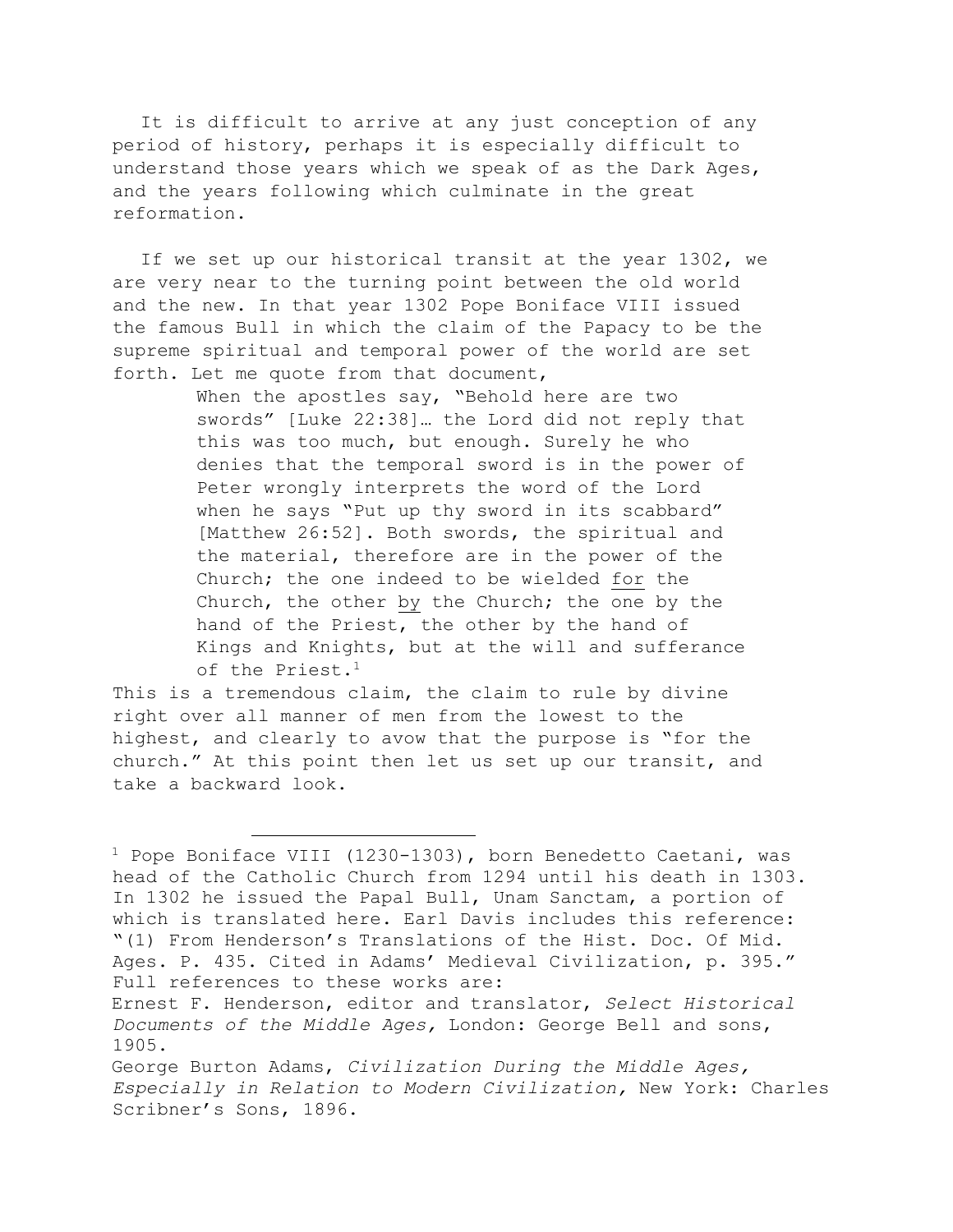But before taking a backward look it will be necessary to find out the kind of ground upon which we are placing our instruments. In this year of our Lord 1302, we can get something of an estimate of the conditions under which men lived. The feudal system of civilization was still outwardly in full force. I cannot presume to give an exposition of that system which shall include all its varying details. But I can give approximately the ideal of feudalism, which was in general all actual fact. If we begin with the Pope who claimed control of all the earth, we shall have a system something like a pyramid. At the top of the pyramid is the Pope. Next below him is the Emperor, who is amendable to the Pope. Then next in order comes the Kings of the various states, who are in theory amendable to the Emperor, but as a matter of fact the Kings were the weakest factors of the feudal state. Below the Kings were the Feudal Barons, Dukes or Counts. These Feudal Barons were the centers of actual power in the feudal ages. They were overlords of a more-or-less clearly defined territory. In theory, and in practice, the Barons were the owners of the land over which they ruled.

The Baron divided his territory into smaller sections, and rented it to Vassals in consideration of which they paid him in taxes, and in products of the soil, and in military service, in proportion to the strength and extent of his Baronetcy. These Vassals subdivided their territory to still smaller sections, and sublet these sections to what were known as Arriere Vassals, who lived upon the land, and bore the same relative relations to the Vassal proper, that the Vassal did to the Baron.

But the division did not stop here. The Arriere Vassal again divided his section into still smaller sections, which were sublet to Knights. Each of these small sections was supposed to be large enough to support and arm a single warrior of the noble condition.

Up to this point we have been dealing with the nobility. We now come to a point when the Knight sublet small plots of land to the peasants or serfs, who bound themselves to the service of the Knight, as the Knight was bound to the Vassal, and the Vassal to the Baron. The serf, or peasant, did the work, raised the crops, and contributed to the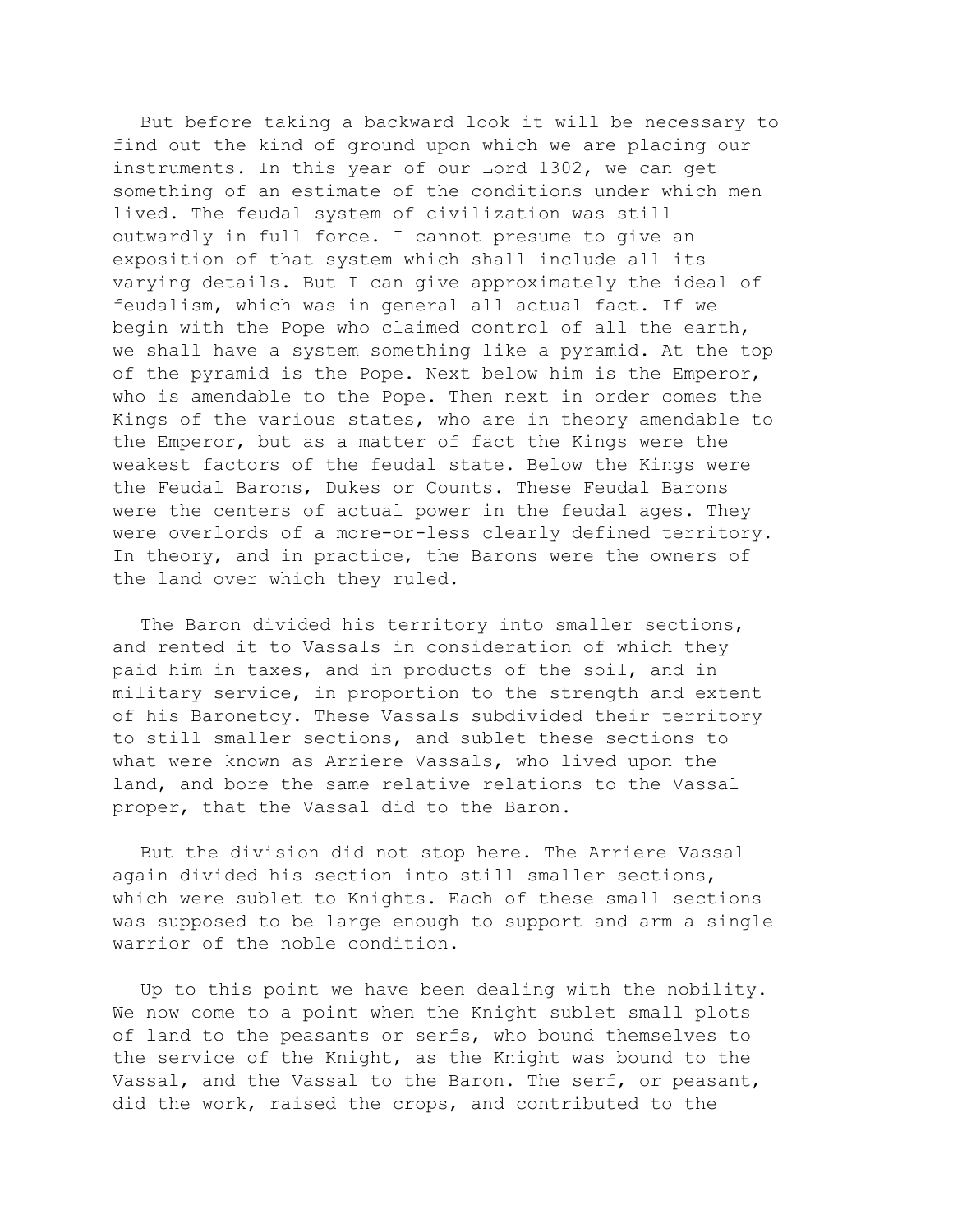support of this vast superstructure of warriors who deemed it dishonorable to do work of any kind. His sole object and aim of living was to fight, drink and be merry.

But the Church itself was the owner of a larger proportion of the land, so that in some countries as large a proportion of the land as 1/3 of it was actually owned by the Church. Instead of Barons are Bishops at the head of the Baronetcy, and overlord of the Vassals, Knights, and serfs. In this capacity the Bishop was a mere temporal ruler exercising the same rights and duties as the Feudal Lord.

Such was the general plan of the temporal power of feudal Europe. The entire superstructure of Lords, Knights, and Vassals, Bishops, Kings and their servants rested upon the shoulders of the serfs.

But parallel to this temporal Kingdom, there was the representatives of the spiritual Kingdom, the Pope at the head. He divided up the world for its spiritual well-being into the great metropolitan districts, which was under the direction of the Arch Bishop. The Metropolitan was divided into Dioceses. Over each diocese was a Bishop. The Bishop delegated his powers to, and received allegiance from, the Arch Deacon, who in term was Lord of the Arch-Priest. The Arch-Priest, was the direct regulator of the Priests or secular clergy, who alone came into direct relations with the people by giving the sacraments. If we interfuse this feudal system with the increasingly large number of monastic institutions, which are of the same nature and character as the little states ruled by the Barons and Bishops, we will have a tolerably complete idea of the conditions of society at the beginning of the 14th century in the year of our Lord 1302, when Pope Boniface VIII declared that the Chair of St. Peter was ruler over both temporal and spiritual swords.

The free peasants and serfs, while they nominally rented the land on which they lived, were still bound to the lord, and could not move at will from place to place in order to better their conditions. They were virtually slaves for the Lords and Bishops who owned the land on which they toiled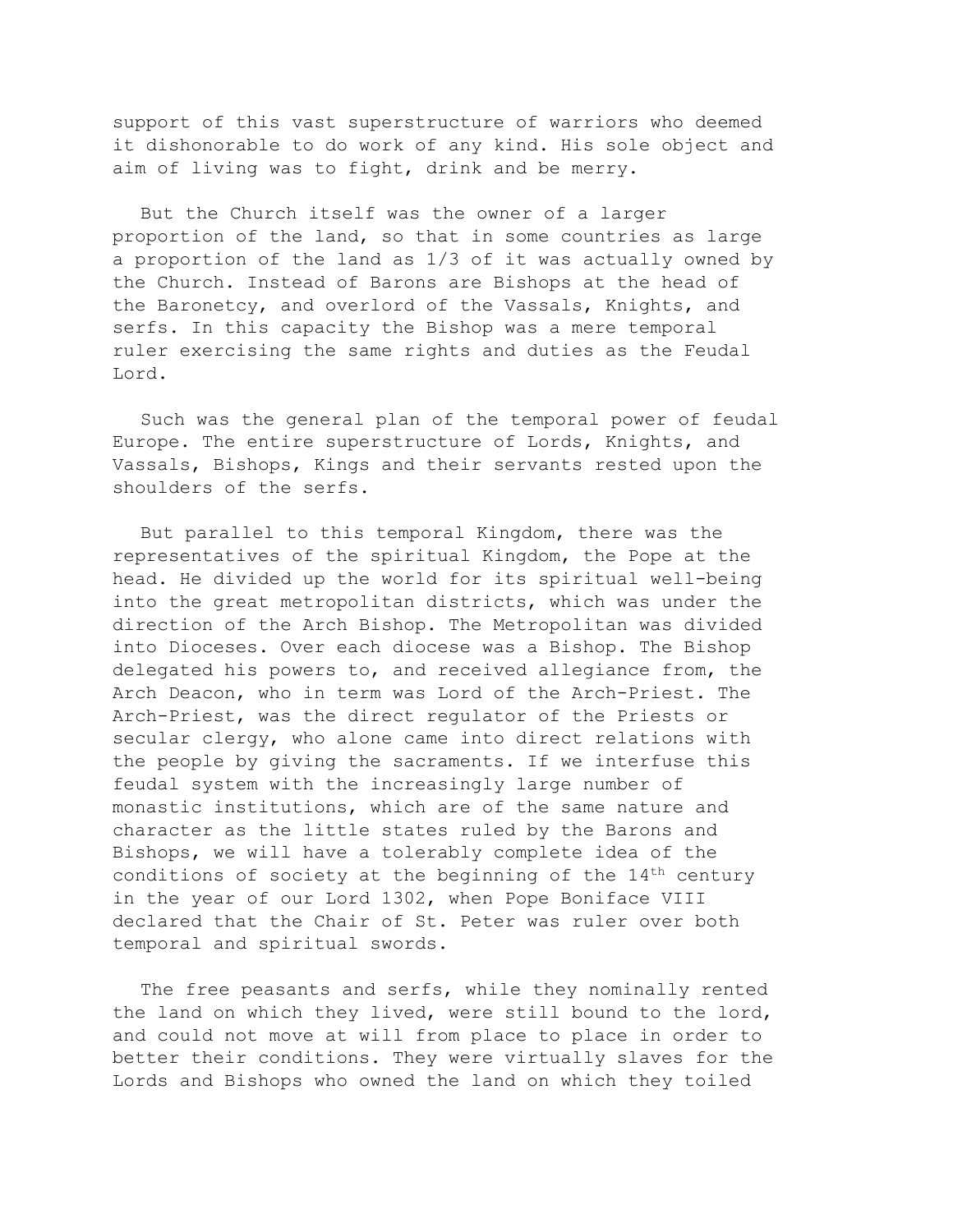more, more also the administrators of justice within the district.

The entire system might be illustrated by comparing it to what would be the condition here if the State of Mass. were a Baronetcy ruled over and owned by the Feudal Baron, corresponding to our Governor. The counties would be leased to the Vassals, the Vassal overlords of the county would lease to the Arriere Vassals, the townships, and the owners of the township would lease great estates to the Knights, and the Knights would sublet the estates into small plots of land to the serfs.

To fully appreciate the conditions of this period, it is necessary to remember some of the regulating customs of feudalism.

> The rights of the Lord over the free villain may be described … as covering every form of claim which ... force could exact <and custom sanction>. They began with an annual tax on land, followed by another on crops. Then came others upon the beasts of burden, upon sales, and every form of commercial transaction, upon the circulation of persons and goods, upon inheritances, servile or free, and upon every act in the administration of justice…. the right of entertainment…, of seizing horses, wagons, or any other necessities for the journey….

> Especially burdensome were the rights of corvée by which the free peasant as well as the serf must give a certain number of days' work in the year, with beasts and wagons for the repair of public roads, or the cultivation of the lord's domain. He was in momentary danger of being called for such military service… as his conditions permitted; in default of such service  $\langle$ he had to $>$  pay a fine in money... Finally he was bound to bake his bread in his Lord's oven, grind his grain at his Lord's mill, and press his grapes in his lord's wine-press, paying, of course, for the privilege; if he wanted to chase or cut wood in the forest, or fish in the stream or feed his cattle in the pasture, … he must pay a tax. … He may not even sell the remnants of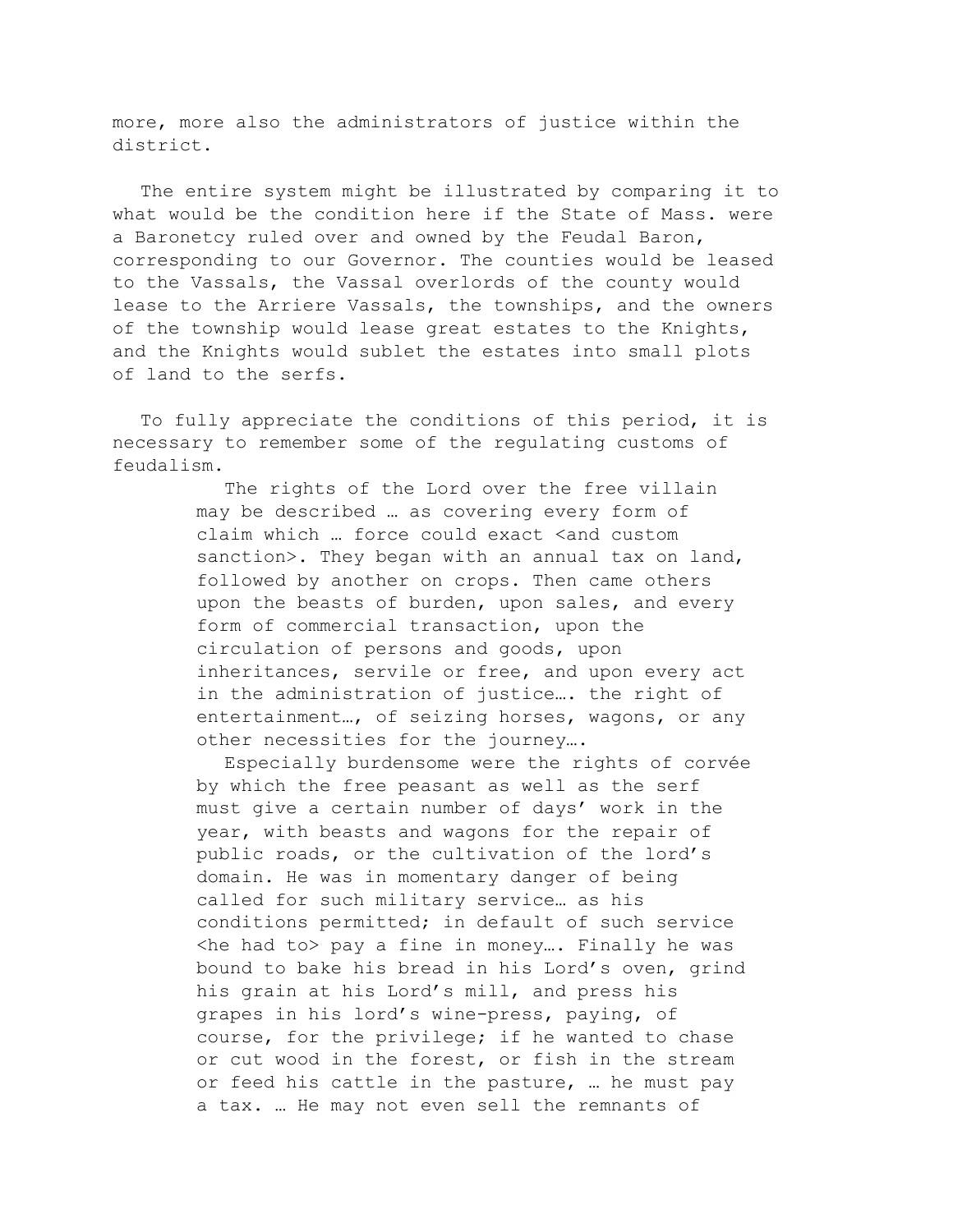crops which survived this accumulation of taxes, until those of the lord have been sold at the highest market price. (Emerton Med. Europe P. 518.)

After the lord had squeezed the peasant almost to the point of extinction, came the Church with its even more effectual agencies of terror and superstition. Its principle exaction was the tithe, a tax of one-tenth upon the products of agriculture, a burden sufficient if rigidly exacted, to ruin any field industry. But not content with this, the Church, like the feudal seignior, profited by every special occasion, birth, baptism, marriage, death, to collect new contributions.2

The nobility and the church as well were immoral and licentious to their very marrow. As temporal rulers the clergy had misused their powers, and had become but parasites feeding upon the laboring peasants. During the crusades enormous sums of money were sucked out of every European diocese each year for the purpose of paying expenses of war.

"The hungry sheep look up and are not fed" says Milton.<sup>3</sup> The Church which should have cared for their physical wellbeing was engaged in bleeding them so that the Bishop might live in ease, luxury and stolidness, like the Arch-Bishop of Denmark who never went anywhere with a smaller escort than 500 armed attendants.

The pastors were the first to enter, and the last to leave the taverns, and were always stout fellows at the drunken bout. In their drunken orgies they often revealed the secrets of the confessional. In the larger houses the monastic income was wasted in the entertainment, not of poor wayfarers and needy pilgrims, but of lords and their

<sup>2</sup> Ephraim Emerton (1851-1935), author of *Mediaeval Europe (814- 1300).* Boston: Ginn & Co., 1895. This quote is from page 518. Earl Davis appears to have added a few, basically inconsequential, words to this text which I have indicated in angle brackets, <>.

<sup>3</sup> John Milton (1608-1674), from his poem Lycidas.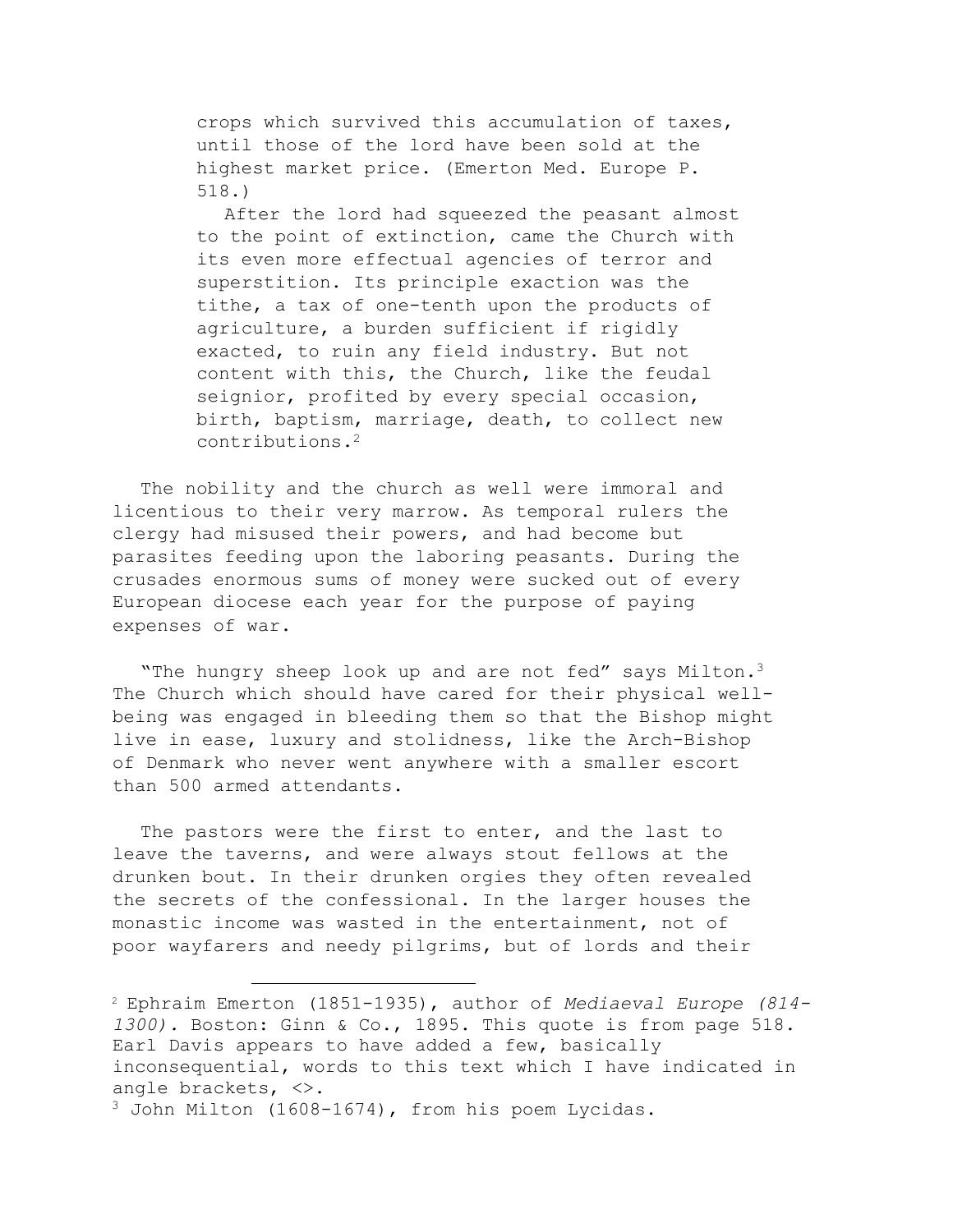followers. The clergy were ignorant, and very rarely did a Bishop preach, so completely was his time occupied in other affairs.

Such in general is the condition of Europe in the beginning of the  $14<sup>th</sup>$  century. But beneath these forms there were already forces at work which as the years advanced proved to be sufficiently great to create reforms and out of these ruins of the old to reconstruct a new world.

I wish to point out what those forces were. In order to do so, it will be necessary to recall certain facts of history. At the beginning of our era, about the time that Jesus lived, a great transformation in the world's history was going on. In the first place, the Grecian civilization had reached its zenith. It had produced poets, artists, philosophers. It had devoted itself to the speculative side of life. It had lacked the power of government but Aristotle, Plato, Socrates, had lived and had taught the world the great lesson of the value, necessity and delight of thinking and studying and speculating. Knowledge was their great contribution.

On the other hand, the Jewish people were by nature religious. They cared little for speculation, or philosophy, had never been great organizers. Military conquests were beyond them, and they fell prey to the great conquering nations of the East, and West. But in the midst of all this they had remained true to their genius, and with a heroism which is forever the glory of the Jewish [people] they had clung to their one great truth, that there is one God, and he is a God of righteousness.

The glory of Greece had departed leaving behind its great record of philosophy and love for truth. Israel was still hoping for the great messianic revival, and Rome, the very incarnation of the genius of Government and organization was master of the world. She had conquered and could still conquer.

Greece could think, but could not rule. Israel could worship, but could not think or rule. Rome would conquer or govern, but she never gave the world a great philosopher or a great moral prophet.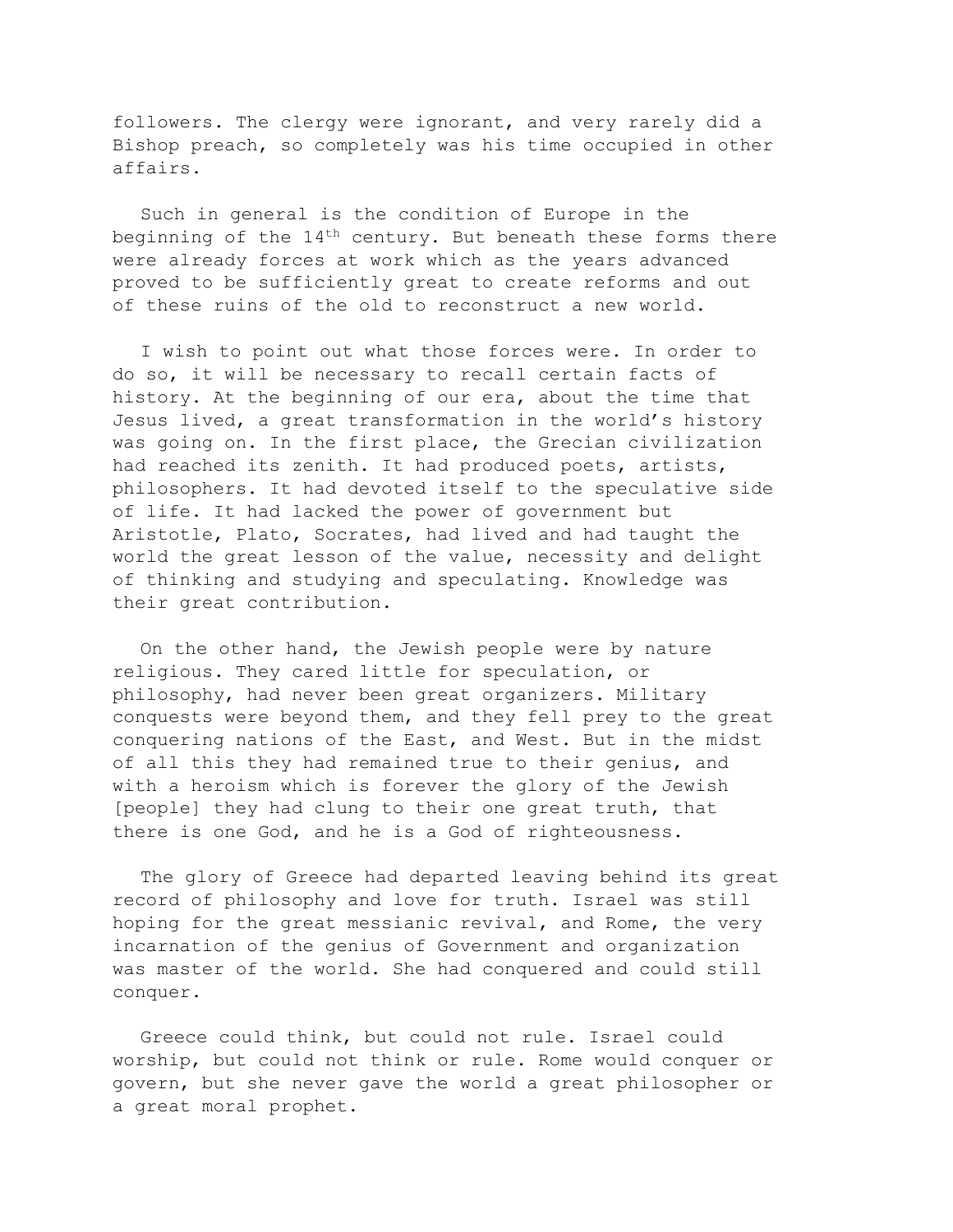For two hundred years before the birth of Jesus, the fusion and amalgamation of these three great genius forces were going on. Silently, and unconsciously the one was being merged into the other, so that we could hardly realize what had taken place, were it not for the fact that our Old Testament contains traces of this new influence in the Jewish life. In the person of Jesus we have the first teacher and prophet of this new civilization based upon the thinking genius of the Greek, and the worshipping genius of the Jew, and destined to be blended with the organizing and governing genius of the Romans. This new civilization somewhat changed from the simplicity of Jesus, grows and develops into the Catholic Church of the Roman Empire. This Catholic Church of the Roman Empire culminates at the council of Nicaea in 325 A.D. From that time our Church continues to grow, but the Roman Empire is waning.

Fifty years later, 376. The great German tribes crossed the Danube frontier, and forced themselves into the Roman world. This crossing the Danube in 376 A.D. and the Battle of Hadrianople in  $378<sup>4</sup>$  are the beginnings of the permanent occupation of the Roman Empire by the German Barbarians. By 476 the Roman Empire was a thing of the past, and the future of Christianity and western civilization was in the hands of these barbarian tribes, the Germans. The Germans became converted to Christianity.

The conditions presented by the uncivilized Germans entering into the influence of Roman Christianity was somewhat similar to what we might expect if some Indian family should suddenly be transplanted into the midst of a modern private mansion, with all its utilitarian and artistic equipment. All the worth of the articles, their uses, their significance their value for life would be unappreciated. The same conditions prevailed when the Germans first entered into the {???} structure of Roman Civilization. They saw, they touched, they used many of the implements of civilized life, but they did not understand,

<sup>4</sup> Today more commonly called the Battle of Adrianople. The battle was fought between the Germanic Visigoths and the Roman army commanded by the Emperor Valens. The Romans were defeated.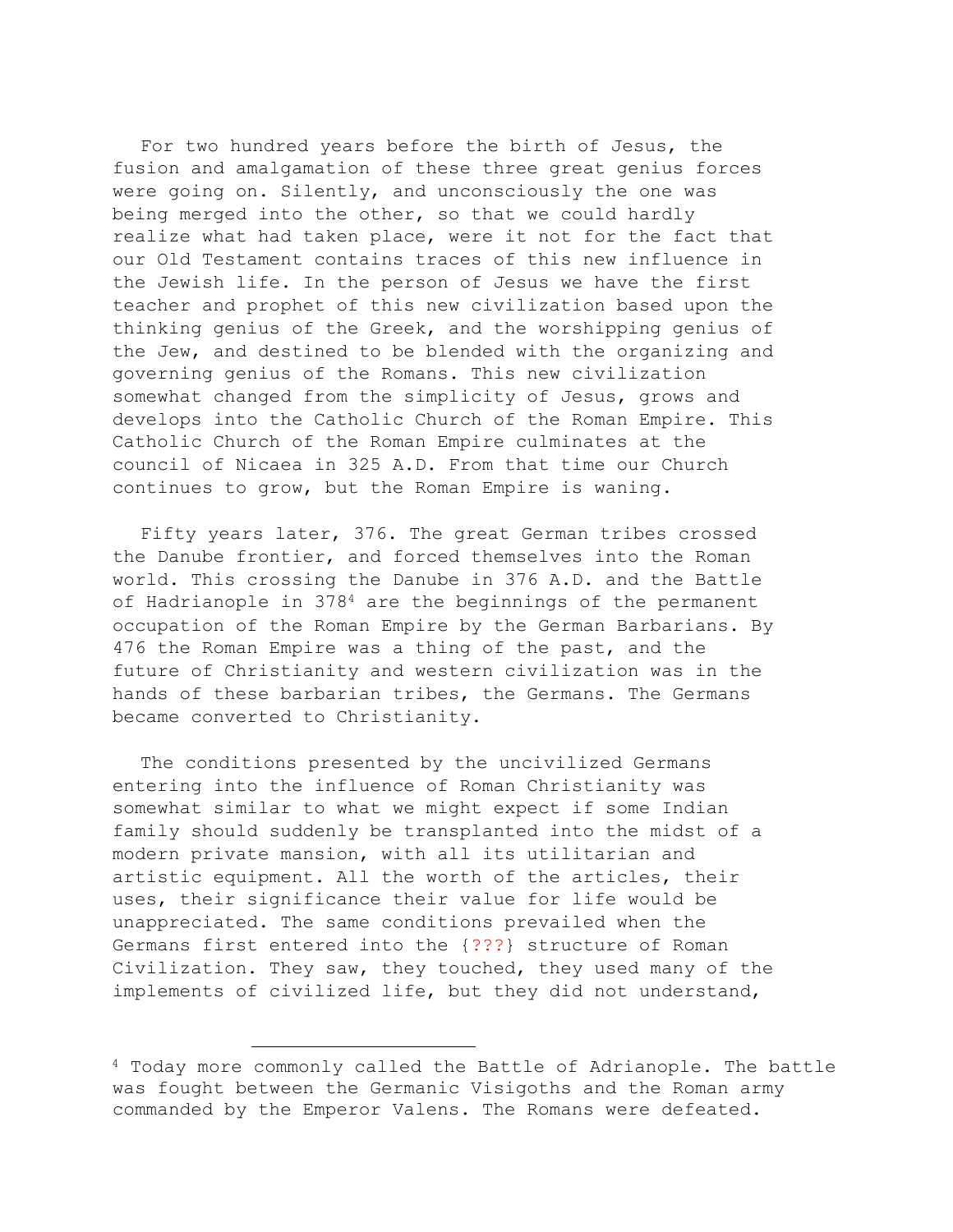or appreciate. Everything, religion, {???} and customs that they adopted were superficial and were adornments.

But the Germans were a great people. They had power of activity and initiative and latent capacities that were destined to achieve great things. So the power of thought and philosophy which the Greeks had contributed to the power of worship which the Jews had contributed, to the power of government which the Romans had contributed, the Germans were about to add a fourth great element to western civilization. Born as lovers of freedom, accustomed to the unrestrained freedom of their wild life, where each man must stand on his own merits and fight to retain his own life and integrity, these Germans bought that power which in time was destined to overthrow the great governmental system of Rome, and out of its ruins, erect the government of the people, for the people and by the people. The Germans contributed that great emphasis upon individual freedom and the value of a man as a man.

Says Adams in his *Medieval Civilization,* Besides the addition of themselves, they brought with them as a decided characteristic of the race, a very high idea of personal independence, of the value and importance of the individual man as compared with the state.<sup>5</sup>

It took many years for the Germans to assimilate these forces, and the years in which the forces of Greek thought, Roman genius for government and the Jewish genius for moral religion to become absorbed and work its way into the very nature of these liberty-loving Germans. These years of absorption and silent assimilation we speak of as the dark ages. Just what was happening during these dark ages may be compared to that which happens between the time the seed is put in the ground and when it first appears above the surface with its first tender leaves.

This appearance of this new life above the surface in a plant which was to produce the fruit of a democratic nation

<sup>5</sup> George Burton Adams, *Civilization During the Middle Ages, Especially in Relation to Modern Civilization,* New York: Charles Scribner's Sons, 1896. p. 90.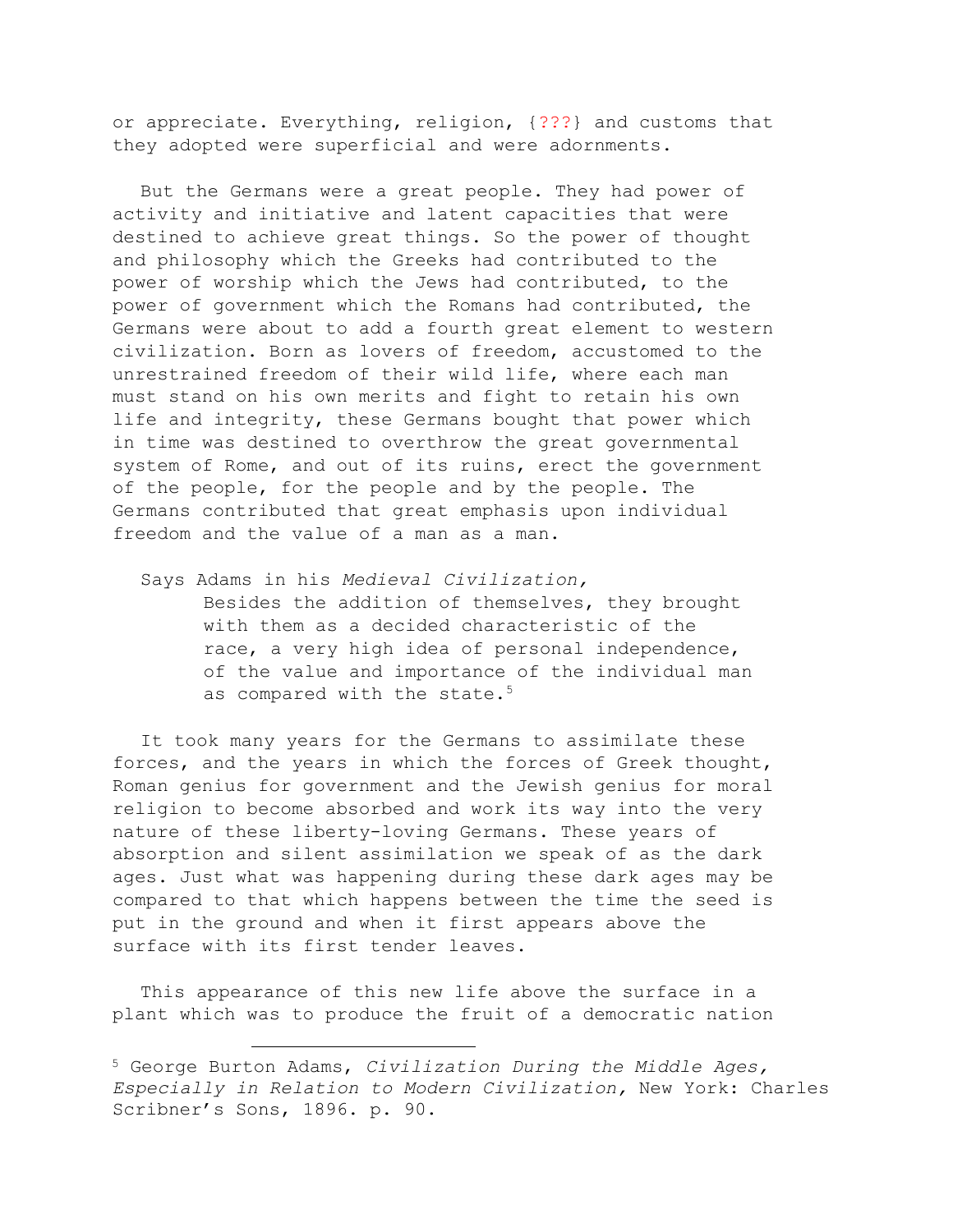begins during the fourteenth century. We have set up our transit of historic inspection at the year 1302 on the soil of feudalism, and taken our look backward to get the line of direction, and are now about ready to glance forward. I pass now to consider that which is the subject in particular of our lecture tonight, viz. the attitude of the nobility towards the peasant class. We have, as you remember, on one side the peasants by whose labor and efforts the great system of secular and Church nobility were supported, and on the other side the feudal hierarchy and ecclesiastical hierarchy which presumed to rule and control the religious, social and industrial life of these peasants.

Between these two classes there was an almost impossible barrier. If course from time to time the chasm was spanned, especially on the ecclesiastical side, where many priests arose from the peasants into the ranks of church activities.

But in the great activities of the middle ages when Barons were continually at war, when the Church was engaged in building great cathedrals and monasteries, and carrying on the great crusades to recover Jerusalem from the pagans, the peasants, who bore the expense of it all, had been forgotten. So far as any interest in their lives was concerned it consisted only in the amount of work that they might do towards supporting the nobility and clergy in their works. An interesting side-light is cast upon the position which they occupied in the minds of the churchmen, by the plans which we have of the old monasteries in which the servants quarters were placed side-by-side with the stables for horses, swine, sheep and other animals. They were regarded as a sort of animal that contributed to the support and maintenance of the nobility and clergy, the state and Church. In themselves, as human beings, they were as if they did not exist.

It is for this reason that I have called this lecture, "The Free Hand Charity of the  $14<sup>th</sup>$  Century." The peasants were squeezed to the point of death by taxation, by tithes for the church, by fees for birth, Baptism, marriage and death. As a result they were left in the most hopeless poverty, not only as to the plain needs of the body but as